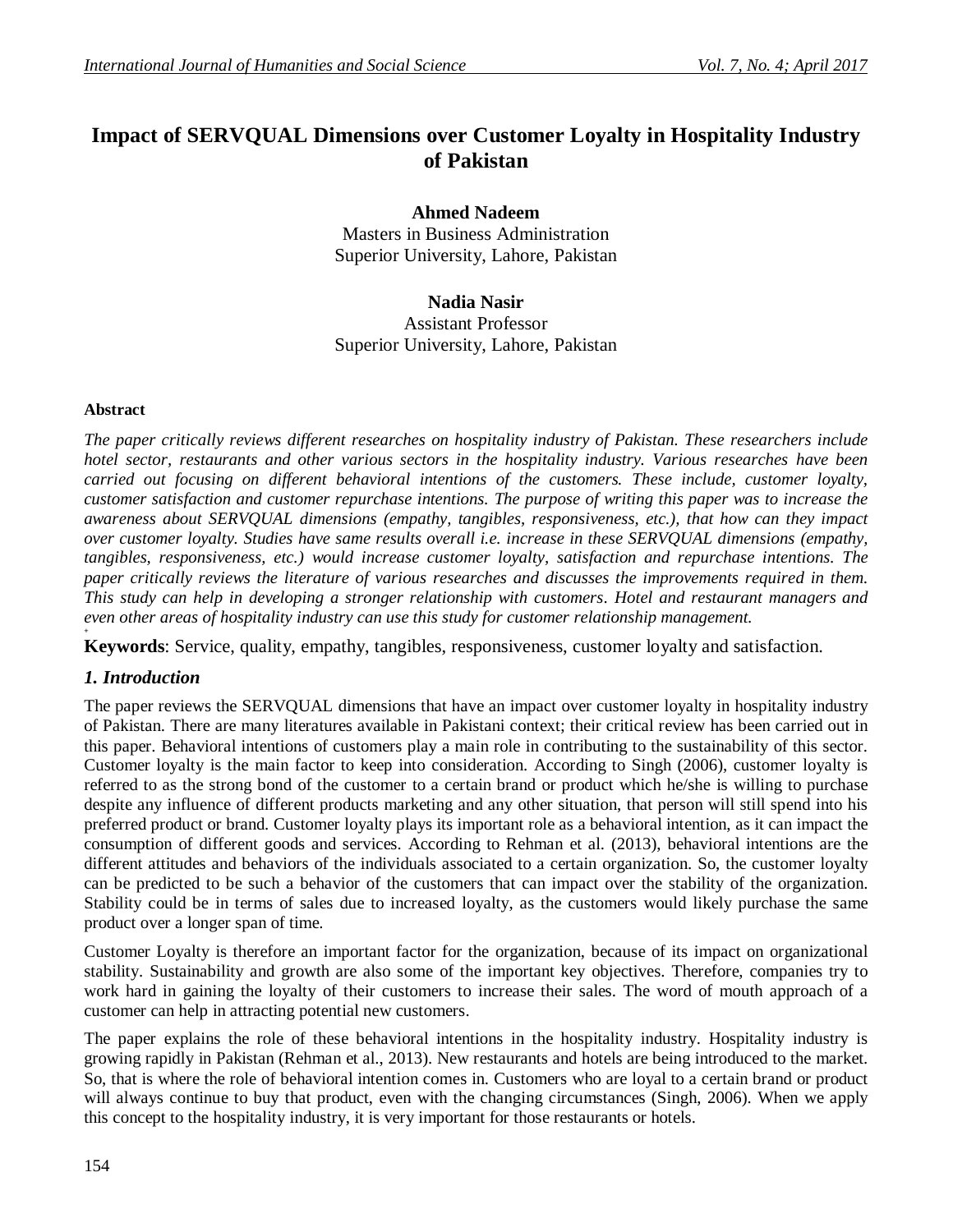Loyal customers will visit that certain hotel or restaurant over and over again. This not only helps that restaurant in gaining sales of its product, but also builds up its reputation. This has caused the hospitality industry to draw its focus upon potential customers. According to Chen et al. (2001), it is five times more expensive for companies working on bringing and attracting new customers, than maintaining existing loyal customers. This clearly indicates the importance of keeping loyal customers for these organizations.

The paper reviews different studies conducted on the hospitality industry in Pakistan. The paper provides a critical review of the role of SERVQUAL factors and their impact over customer loyalty. The need for customer retention is increasing day by day, so this paper can help in indicating the important aspects that are needed to be catered in order to maximize customer loyalty.

#### *2. Tangible Services and Customer Loyalty:*

Malik et al. (2011) explains that, customers have a strong bond with the tangibles available at a certain hotel. So, the loyalty of the customers is expected to increase with the good tangibles that are available to them. Malik et al. (2011) carried out multiple regression analysis on eight different hotels, which included four star and five star hotels as well. Reliability and empathy have also been considered as some important factors to impact the loyalty of a customer (Malik et al., 2011). But the most important factor is considered to be tangibles, which are available at the hotel. The study shows the relation of tangibles on customer loyalty. So, now a day people are looking towards quality. Quality is therefore another main aspect that has to be catered in this increasingly competitive environment. Hotel managers can take into the aspect of managing quality. This can help them in maintaining loyal customers by matching their demands.

Malik et al. (2012) also talks about three factors that have an impact over customer loyalty. These factors are different from the first study. These factors include price perception, service quality and brand image. All of these three factors have a positive impact over the loyalty of a customer (Malik et al., 2012). According to Malik et al. (2012), brand image and service quality are more positively related to customer loyalty than price perception. Relating the two studies the impact is overall the same. This shows that customers are more focused towards tangibles and quality. So, these studies provide much benefit to the hotels so that they can work on building up customer loyalty. These studies provide ample amount of data about customer relationship management and highlights the important factors for the hotels, that can help improve customer loyalty. This study also has some limitations associated to it as mentioned by Malik et al. (2012). These include the same limitations as in the previous study, only three factors have been discussed and the study could have had incorporated more. One more limitation to the study is that demographics have not been tested with independent and dependent variables. So, in order to add more to the study their testing should be carried out. Multiple regression analysis has been carried out by Malik et al. (2012). In the previous study, multiple regression analysis was also carried out. So, the two studies follow the same testing method for analysis. So, their results could be compared and therefore all of the factors from both studies would tend to increase customer loyalty.

Raza et al. (2012) talks about the relationship between perceived values, service quality, customer satisfaction and repurchase intentions. The paper also discussed different dimensions of service quality and perceived value. All of these four factors are positively related to one another and would increase revisit intentions (Raza et al., 2012).According to Raza et al. (2012), service quality matters a lot when you are developing customer loyalty. The impact of service can leave a good mark over a customer's perception. Perception when developed can impact over the repurchasing ability of the customers. Comparing the first two papers with this one shows that all of these factors are much important for the hotel industry. Not only these factors have an impact over customer loyalty but they can also increase revisit intentions of the customers. So, it is important for the different hotels to look into these factors which can help them in gaining potential customers, and also maintaining their loyalty. The study carried out by Raza et al. (2012) includes different tests on four variables and also their dimensions. This is a good approach as compared to the regression tests carried out by other two studies. It can help in discussing the relationships of variables and their dimensions in different angles. The study conducted by Raza et al. (2012) is overall better than other two, because it has carried out the research on 125 different hotels of Pakistan. So, it can provide an ample amount of data and its analysis than other studies.

## *3. Empathy and Customer Loyalty:*

Ullah et al. (2016) in their paper talk about the relationship of perceived quality and customer loyalty. There is a positive relationship between perceived quality and customer loyalty (Ullah et al., 2016).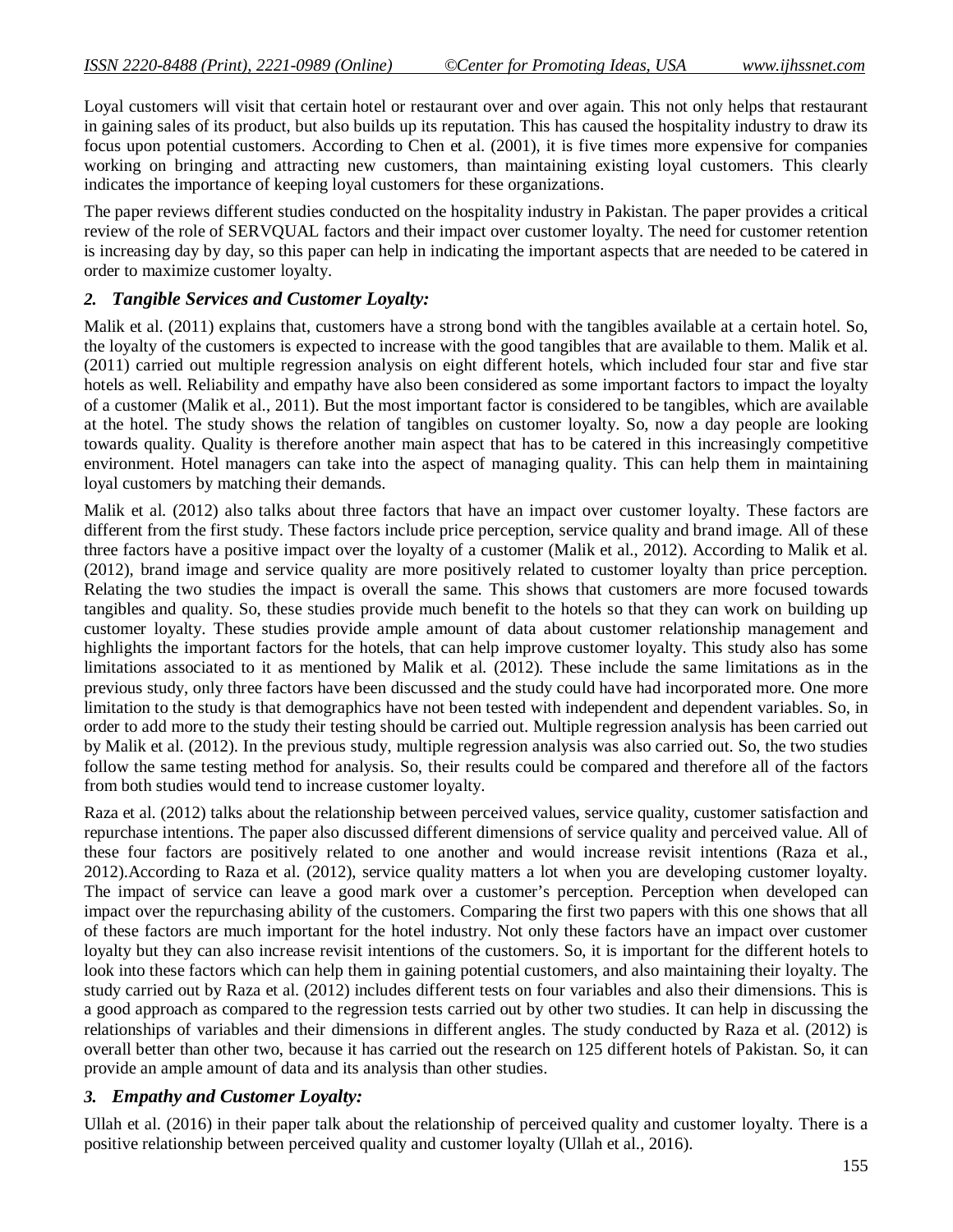According to Ullah et al. (2016), there are different dimensions of perceived quality that impact over customer loyalty. These dimensions include reliability, assurance, empathy, responsiveness and tangibles. The paper has many limitations; it needs to focus on other hotels as well rather than only the Pearl Continentals. Hotels should be from both rural and urban environment, and also the study needs to cater other different factors that have an impact over the customer loyalty. This can help hotels in identifying different factors for retaining customer loyalty. The study carried out by Ullah et al. (2016) also focuses on multiple regression tests. These multiple regression tests can help determining the relationship of each dimension over customer loyalty (Ullah et al., 2016). Comparing all these four studies with each other shows that that the study carried out by Raza et al. (2012) is much better. The reason behind it is that the hotels used for the selection of data are up to 125, and more tests are carried out in this study. Main significance of study performed by Ullah et al. (2016) is that, it is carried out recently than other researches. So, it provides more relevance to the current point of time. Therefore, this study can be more helpful in future and current researches than the previous studies. Still, all of the studies help in identifying different factors that can help in retaining customer loyalty. These combinations of studies can also help different hotels in identifying their weaknesses, improving their core competencies and offering better quality for customers.

Shafiq et al. (2013) in their paper, talk about the relationship of service quality with customer satisfaction. According to Shafiq et al. (2013), service quality has a positive impact over the satisfaction of a customer. A person is more satisfied if tangibles including decoration, cleanliness etc is provided to them (Shafiq et al., 2013). Effect of empathy on customer satisfaction has also been discussed by Shafiq et al. (2013). The previous paper by Malik et al. (2011) also talks about the impact of empathy and tangibles over customer loyalty. So, the findings of both of the papers are the same. Better the tangibles are available to the customers, more they would be loyal and satisfied. Same is the case for empathy; increasing empathy would lead to rising loyalty of the customers. There are some limitations in the paper as discussed by Shafiq et al. (2013). These include not focusing on other cities and also following one tool. Some other limitations should have had also been mentioned in the paper. These include, carrying out research in many different hotels of both rural and urban areas. Including other factors as well and testing their effect on customer satisfaction. Overall, all of the studies provide an ample amount of data and results for the hotels in hospitality industry of Pakistan. These results can be utilized by the different hotels of Pakistan; it can help them in increasing satisfaction level of customers, and maintaining loyalty of the customers.

# *4. Responsiveness and Customer Loyalty:*

Moon et al. (2015) talks about the role of norms, beliefs and values on behavioral intentions. According to Moon et al. (2015), social and personal motives have a great impact over the behavioral intentions of consumers. The customers with certain personal motives would focus on recycling their products on a regular basis (Moon et al., 2015). This indicates that a person with developed social beliefs and norms would tend to have more positive behavior of recycling the products. Normative influences were greater in this context (Moon et al., 2015). There are some limitations to the study as mentioned by Moon et al. (2015). These include, study focusing upon graduated students only. Results could not be the same in this case when you are looking at a broader perspective. In order to find that out, research on multiple personalities and individuals has to be carried out. This can help in providing the proper impact of norms and beliefs over behavioral intentions. One main important limitation of the study which has not been mentioned is that, other factors should have had been incorporated in the study. Not only norms and beliefs would have an impact over the behavioral intentions of the individuals. Other factors should have had also indicated their impact over behavioral intentions, which can vary as well. So, it is important to consider more factors in a study. The study provides a good source of information about the people of Pakistan. It also explains that people tend to follow what their social environment has taught them, they keep on developing their personal motives from time to time. Therefore, it can have a certain impact over their behavioral intention.

# *5. Reliability and Customer Loyalty:*

Rahman et al. (2016) in their paper, talk about the relationship of service quality and behavioral intentions. According to Rahman et al. (2016), service quality has a positive impact on the behavioral intentions of a customer. The paper talks about the impact of reliability in the life assurance sector. People are more concerned about their lives after terrorism attacks and threats (Rahman et al., 2016). Therefore, people look forward towards quality in life assurance sector as well. Good quality attracts the customer for being a lifelong partner of the company (Rahman et al., 2016).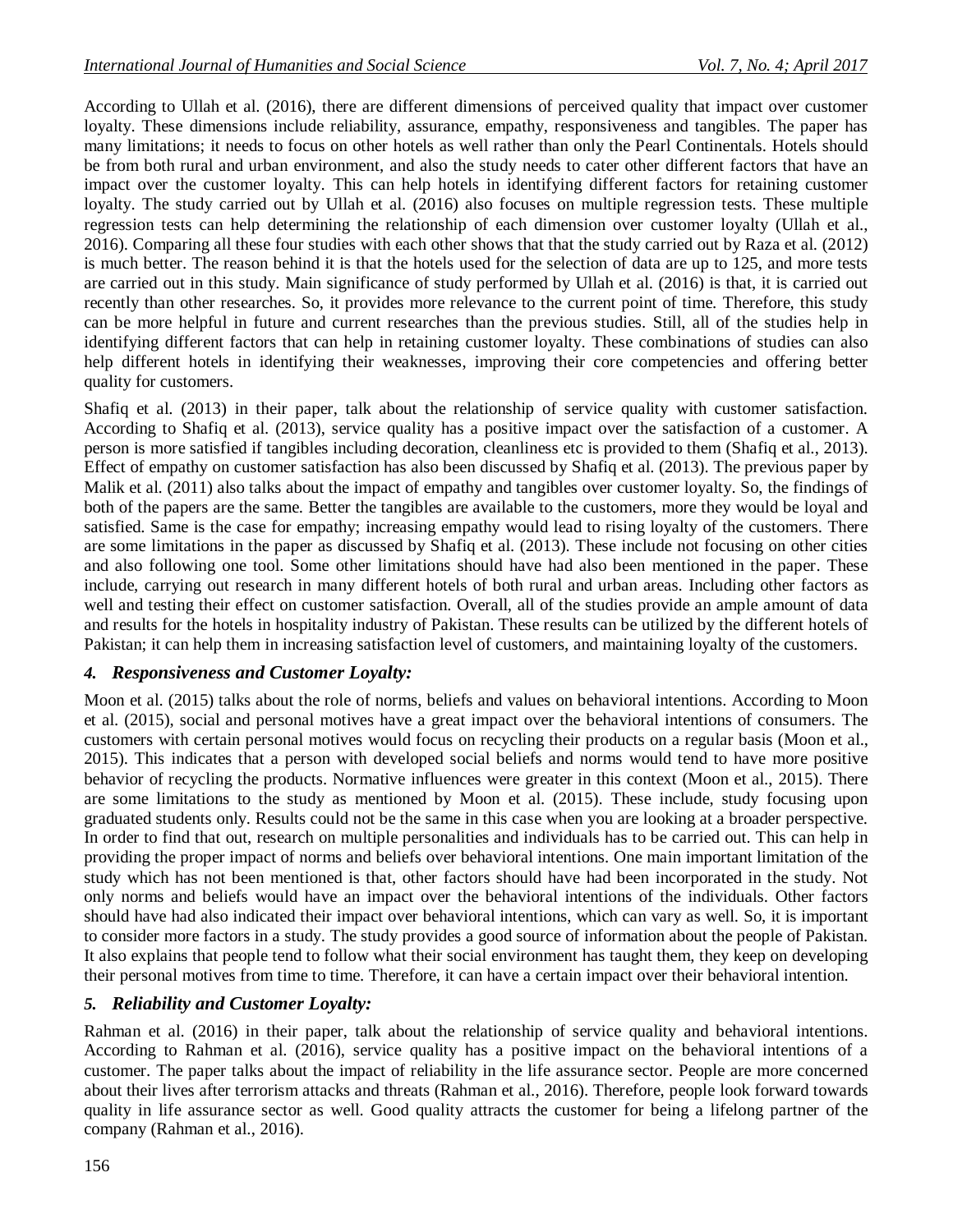The company has to cater good quality standards and also provide customers with vast variety of packages so in order to maintain their loyalty, and also attracting more customers (Rahman et al., 2016). There are some limitations to the research as explained by Rahman et al. (2016). These include, the research only focusing upon the customers perspective not on the insurers. So, the study needs to cater this dimension as well in order to get more accurate results. Other is that, the research focuses only on the province of Punjab. Other limitations not mentioned in the study would include, catering other factors as well to see its impact on the customers. Other factors like price and premium can also have an impact over the behavioral intentions of the customers. Rahman et al. (2016) carried out multiple regression analysis for the study. It helped them in identifying the suitable relationships among the variables. Comparing the two studies it is very suitable to say that, perceptions of people matter a lot. Organizations need to work on developing these perceptions of the people. When these perceptions are developed, customers would be loyal to the company. As mentioned by Singh (2006), loyal customers would tend to repurchase higher.

Kanwal (2016) in her study, talks about the relationship of service quality, gratitude feelings and corporate image on customer repurchase intentions. The study focuses upon different restaurants. According to Kanwal (2016), service quality is positively related to customer repurchase intentions. Gratitude feelings and corporate image have little or no impact over customer repurchase intentions (Kanwal, 2016). In Pakistan, people are becoming more quality conscious (Kanwal, 2016). Therefore, this study is important in the aspect of measuring the impact of quality on customer repurchase intentions. There are some limitations to the study as mentioned by Kanwal (2016). These include, the study focusing on the cities of Islamabad and Rawalpindi. Scope of the study should have had been extended to get a broader view of the study. One of the main limitation not mentioned by the study is that, the study should have had focused on more factors. Comparing the previous studies as well this is the main limitation in all of them. Studies focus on discussing only a single or two factors and discussing their impact on the later. Catering on more factors can help the study to expand its view and approach. It can also help in providing more accurate results matching the context of the study. The study done by Kanwal (2016) focuses on multiple regression analysis. With this test, the relationship among different factors is analyzed. These studies also focus on regression analysis only; this could be extended by doing CFA as well. This could also provide useful results about the study and therefore adding more to the research. Overall, the studies focus on developing quality services so that customers are satisfied. When customers become satisfied, their intentions to repurchase also increase (Singh, 2006). This is a very important aspect for the organizations, as it can help in developing customer loyalty.

## *6. Conclusion and Recommendations*

There are many studies carried out in the hospitality industry of Pakistan. These studies focus upon developing customer loyalty, increasing their satisfaction and their willingness to repurchase certain product. Talking about the hotel sector in the hospitality industry, many studies have been done in Pakistani context. This study can help in developing stronger relationship with customers. Different SERVQUAL factors that impact customer loyalty have been discussed in the paper. Hotel and restaurant managers and even other areas of hospitality industry can use this study for customer loyalty development. They can apply all of these rules to analyze the behavior of the customers. After analyzing, they can focus on the roles of empathy, tangibles and responsiveness. This can help in developing stronger customer relationship.

Talking about the restaurant sector and other hospitality industry, many studies are also available in the same context. These studies provide useful amount of data for analyzing the impact of service quality over customer repurchase intentions and loyalty. Some of the recommendations for future researchers are that, the focus should be towards other factors as well like price, premium and personal relationship development etc. These factors could help determine the impact over customer repurchase intentions more effectively. Other than that, scope of the study should be extended to entire Pakistan. As mentioned above, research should not focus only on regression analysis. Other tests should be conducted in current setting to determine the effects more effectively. This can not only help the future researchers but also this sector as well, as they can increase their focus over these factors, which can in-turn increase customer repurchase intentions and develop loyalty.

For future, researchers should look into more hotels in the rural areas as well. This can help differentiate between the impact in the rural and urban environment. Researchers can also focus on other industry and sectors like bank as well.